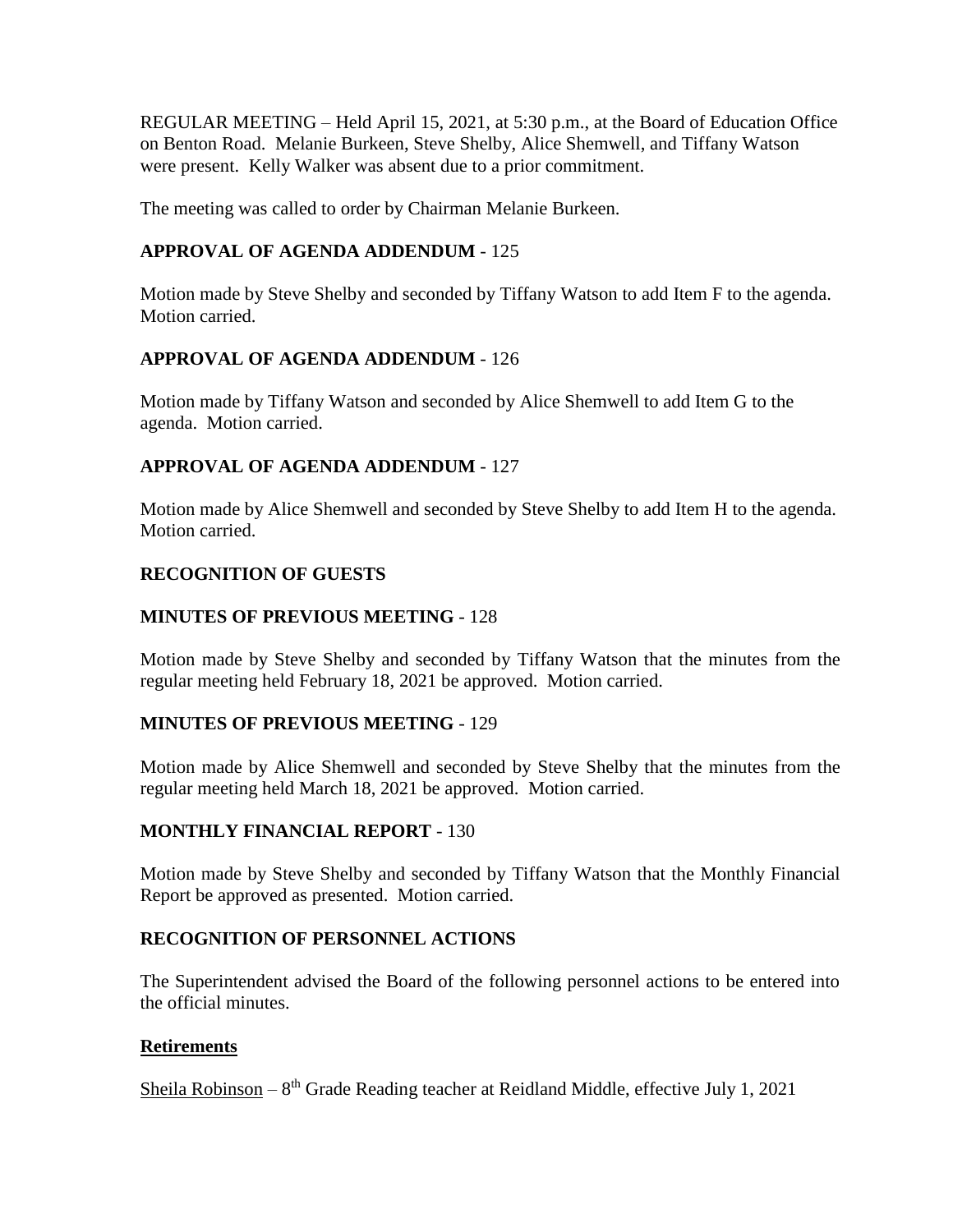# **Retirements cont'd**

Rita Coley – Custodian at Heath Middle/Substitute Bus Driver, effective July 1, 2021

## **Resignations**

Sarah Bozone – Food Service Assistant, effective March 26, 2021

Monica Dover  $-21<sup>st</sup> CCLC$  Instructional Assistant at Heath Elementary, effective April 1, 2021

Hannah Keeling – Assistant Varsity Volleyball Coach, effective March 25, 2021

Chelsea Wiggins – JV Volleyball Coach at McCracken County High School, effective March 21, 2021

Substitute Teachers – Allyson Calhoun, Clyde Traynham

# **Appointments**

- Emily Courtney FMD/SSE Special Needs Instructional Assistant at Hendron Lone Oak Elementary, effective March 15, 2021 at a salary commensurate with the instructional assistant salary schedule
- Laura Warren Food Service Manager at Heath Middle, effective March 26, 2021 at a salary commensurate with the food serve manager salary schedule
- Karen Gerke Districtwide Food Service Assistant, effective March 5, 2021 at a salary commensurate with the food service assistant salary schedule
- Kyler Toney Custodian at Lone Oak Middle, effective March 26, 2021 at a salary commensurate with the custodian salary schedule
- Breanne Sykes Family Resource Center Coordinator II at McCracken County High School, effective March 24, 2021 at a salary commensurate with the set rate for the position
- Maria Grogan Assistant Girls Track Coach at McCracken County High School, effective March 11, 2021 at a salary commensurate with the increment salary schedule
- Courtney Butler Yearbook Sponsor at Heath Elementary, effective March 26, 2021 at a salary commensurate with the increment salary schedule
- Stephanie Laird Yearbook Co-Sponsor at Heath Elementary, effective March 26, 2021 at a salary commensurate with the increment salary schedule
- Holly Evans Summer Little Acorns Center Director at Lone Oak Elementary, effective June 1, 2021 at a salary commensurate with the set rate for the position
- Kim Green Summer Little Acorns Center Director at Lone Oak Elementary, effective March 26, 2021 at a salary commensurate with the set rate for the position
- Genesis James Summer Little Acorns Center Assistant Director at Lone Oak Elementary, effective June 1, 2021 at a salary commensurate with the set rate for the position
- Kimberly Reeves Wellness Coordinator at Reidland Middle, effective March 24, 2021 at a salary commensurate with the set rate for the position
- Certified Tutors Cassidy Hagedorn, Matthew Hooks, Sarah Housman, Adena Lewis, Sherry McKamey, Mary Carter, Katie Turner (Lone Oak Elementary)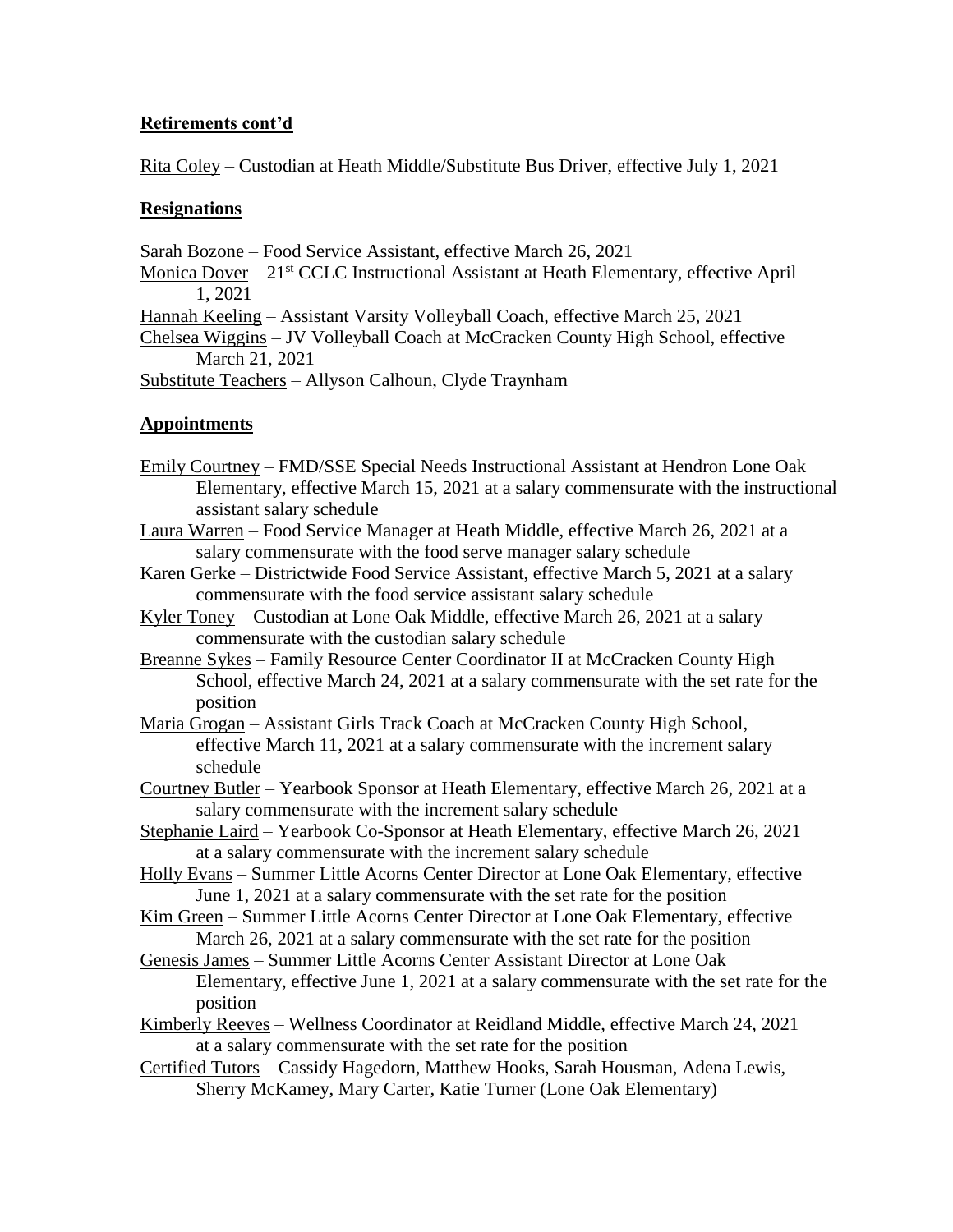## **Appointments cont'd**

Classified Tutor – Wesley Brown (Reidland Middle) 21st CCLC Instructional Assistant - Mercedes Lunsford 21st CCLC Certified Tutor – Lucretia Ramage, Kara Connell, Misty Stanley, Eric Burnett, Lauren Pace, Samantha Mitchell (Lone Oak Middle)  $21<sup>st</sup>$  Century Program Certified Teacher – Sara Booher (Heath Elementary) 21<sup>st</sup> Century After School Student Worker – Haydyn Pope, Madison Hayes (Heath Elementary) Summer Child Care Workers – Tracy Taylor, Julio Estrada (Lone Oak Elementary Little Acorns) Substitute School Nurse – Autumn Allen Substitute Food Service Assistants – Kayla Prall, Christie Walker Substitute Bus Monitor – Hannah Fretwell Substitute Teachers – Cara Amis, Peyton Cadwell, Allyson Calhoun, Sarah DeWeese, Tamara Dozier, Jeffrey Fortson, Tracy Hogan, Katie Turner

# **ATTENDANCE REPORT**

The Attendance Report was presented.

## **INSTRUCTION REPORT**

No report was presented.

## **MAINTENANCE/FACILITIES REPORT**

The Maintenance/Facilities Report was presented.

#### **SUPERINTENDENT REPORT**

The Superintendent presented a report on district activities.

## **BOARD OF EDUCATION REPORT**

No report was presented.

#### **CONSENT AGENDA** - 131

Motion made by Steve Shelby and seconded by Tiffany Watson that items listed on the Consent Agenda be approved. Motion carried.

## Approval of the Submission of ALDI Grants on behalf of Eligible Schools

Approved the submission of ALDI grants.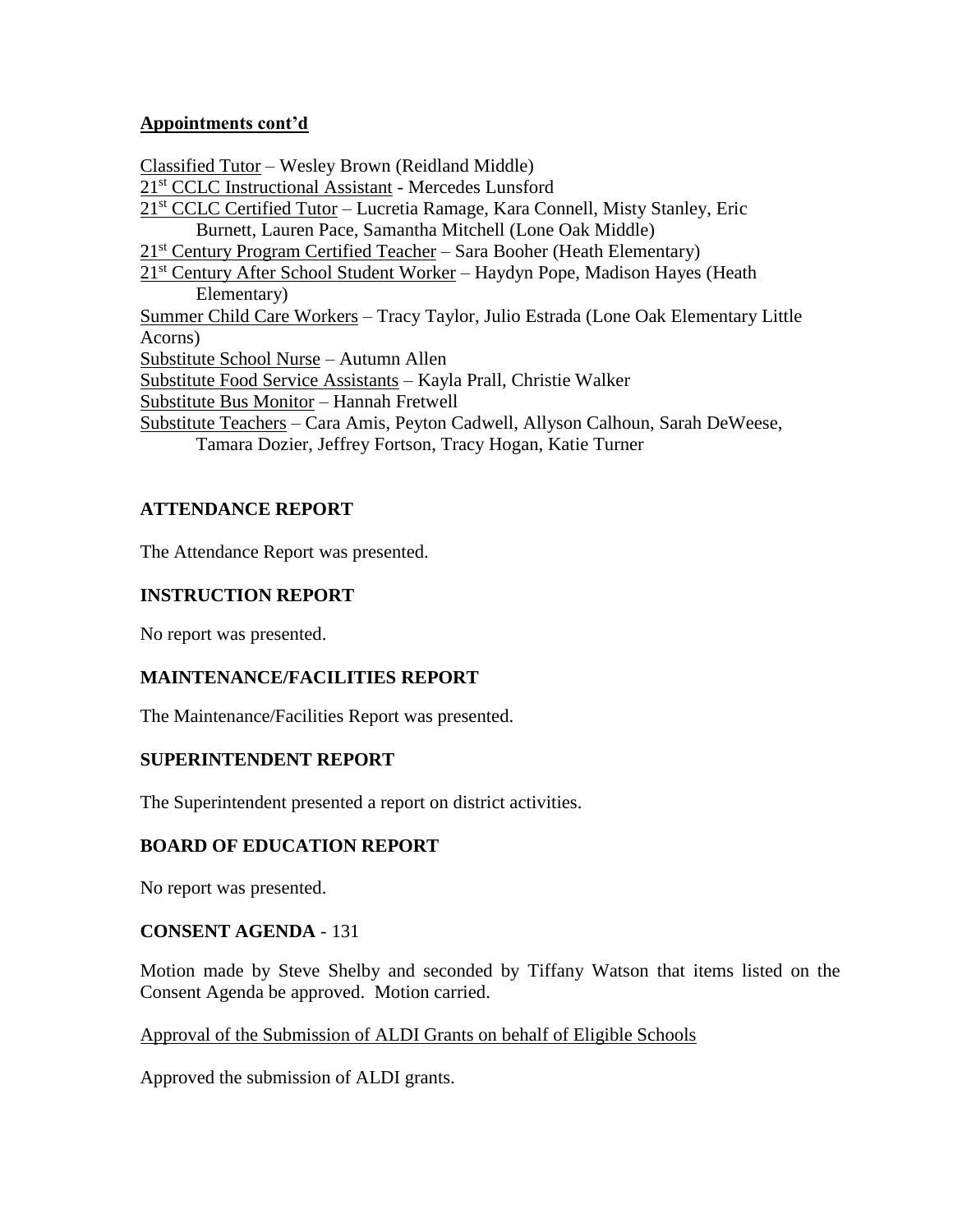## **Consent Agenda cont'd**

## Approval of the Submission of an SEL in Action Grant on behalf of District Middle Schools

Approved the submission of an SEL in Action grant.

Approval of the Submission of a Classics for Kids Matching Grant on behalf of Concord Elementary School

Approved the submission of a Classics for Kids matching grant.

Approval of the Submission of a Spark Something Great Grant on behalf of MCHS

Approved the submission of a Spark Something Great grant.

Approval of the Submission of a Kaboom! Adventure Course Grant on behalf of Reidland Intermediate School

Approved the submission of a Kaboom! Adventure Course grant.

Approval of the Submission of a Walmart Grant on behalf of Concord Elementary School

Approved the submission of a Walmart grant.

Approval of the Submission of KDE Equipment Assistance Grants on behalf of Hendron Lone Oak Elementary and MCHS

Approved the submission of Equipment Assistance grants.

Approval of the Submission of Whole Kids Garden Grants on behalf of Reidland Intermediate School and Heath Elementary School

Approved the submission of Whole Kids Garden grants.

Annual Report of Corporate Partnerships, Donations, and Sponsorships

Provided the Board with the annual report on corporate partnerships, donations, and sponsorships.

Section 7 SBDM Allocations for 2021-2022 School Year

Approved the Section 7 SBDM Allocation for the 2021-2022 school year.

PowerSchool Renewal Agreements

Approved the renewal agreements for PowerSchool.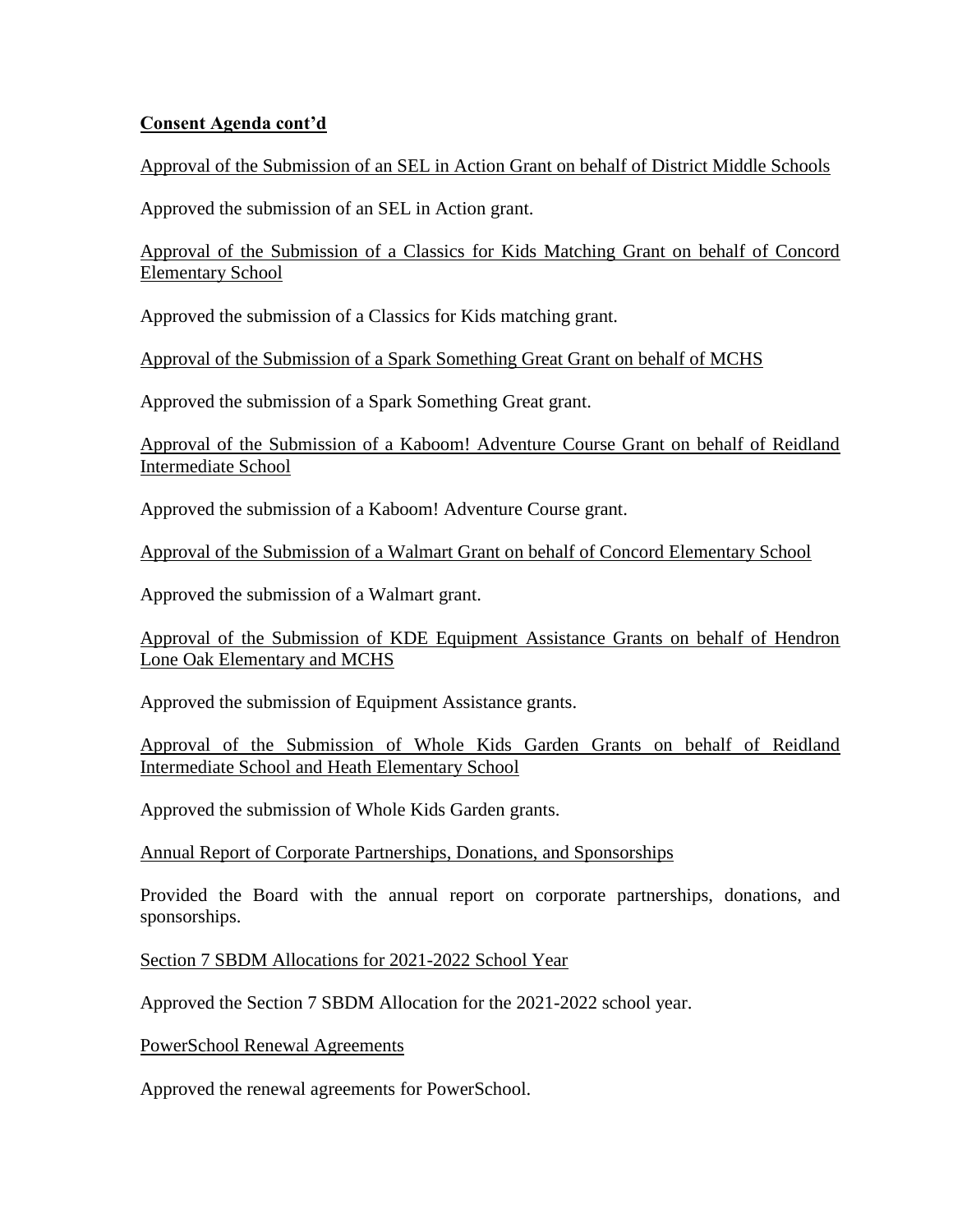## **Consent Agenda cont'd**

#### Campus Payments Merchant Agreement

Approved the Campus Payments Merchant Agreement, and authorized Johnna DeJarnett, Board Treasurer, to digitally sign the documents on behalf of the Board Chair.

#### Contract between Hendron Lone Oak Elementary and School Date Books

Approved the contract with School Date Books on behalf of Hendron Lone Oak Elementary for student agendas.

#### Consideration of Amendment to Contract for Board Attorney

Approved the amendment to the contract with the board attorney, as presented.

## Facility Usage Agreement between The Commonwealth Event Center and McCracken County High School

Approved the Facility Usage Agreement between The Commonwealth Event Center and McCracken County High School.

Personal Service Contracts

Approved the Personal Service Contracts, as presented.

**Job Description** 

Approved the creation of a COVID Recovery Specialist position job description.

Request for Use of School Property

Approved the requests for use of school property, as presented.

Superintendent and Treasurer Financial Report

Reported on the monthly expenses from the Superintendent's and Treasurer's budgets.

McCracken County High School Athletic Contest(s) Contracts

Approved the contracts for various athletic events on behalf of McCracken County High School, as presented.

Educational Field Trips

Approved the educational field trips as listed.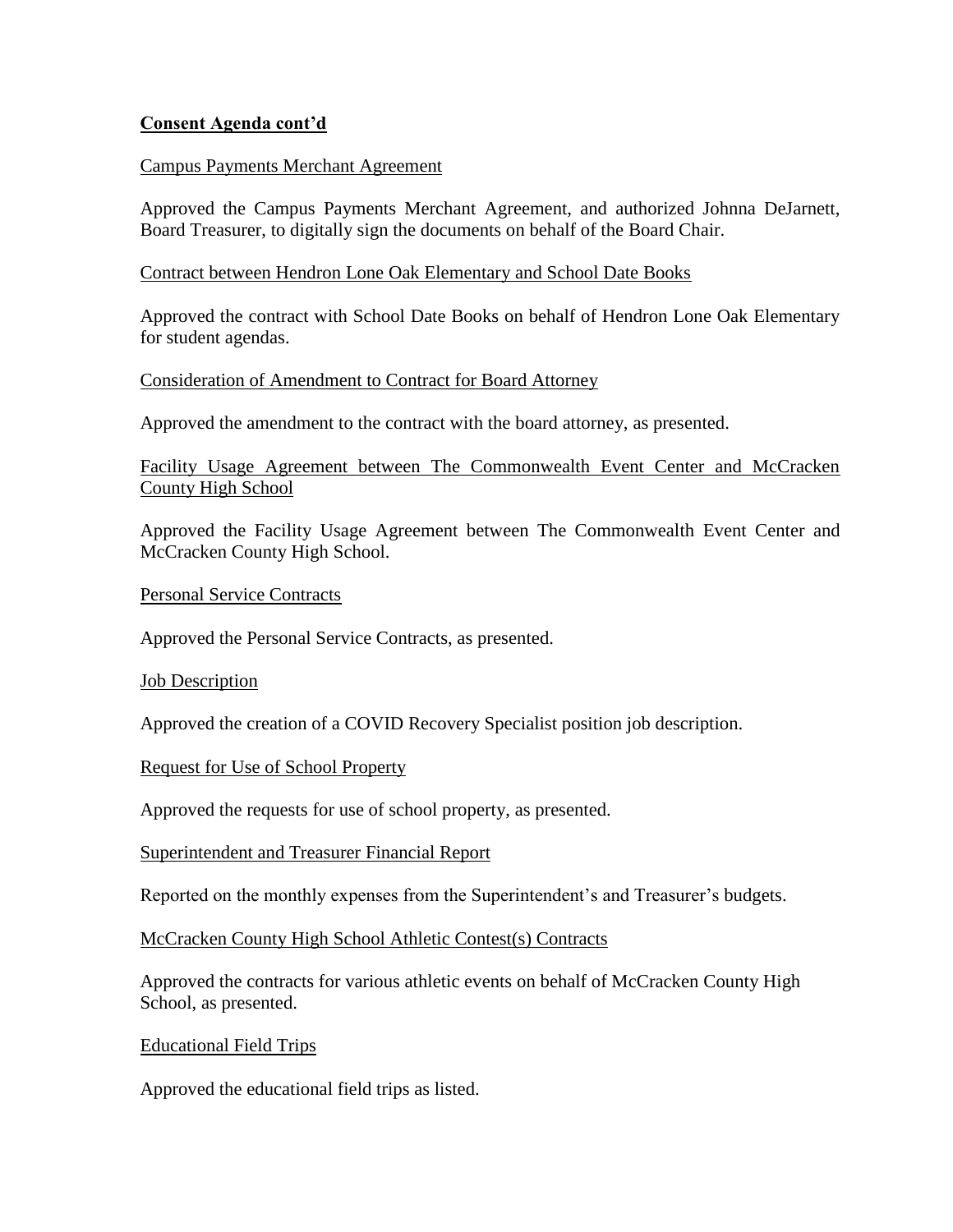# **Educational Field Trips cont'd**

| <b>SCHOOL</b>         | <b>ORGANIZATION</b> | <b>DESTINATION</b>             | <b>DATES</b>                          |
|-----------------------|---------------------|--------------------------------|---------------------------------------|
| <b>MCHS</b>           | Coed Cheer          | Bowling Green/<br>Morehead, KY | $4/17 - 4/18$                         |
| <b>PRIOR APPROVAL</b> |                     |                                |                                       |
| <b>SCHOOL</b>         | <b>ORGANIZATION</b> | <b>DESTINATION</b>             | <b>DATES</b>                          |
| <b>MCHS</b>           | Tennis              | Nashville, TN                  | 3/29<br><b>(date changed to 4/12)</b> |
|                       |                     |                                |                                       |

## Schoolwide Fundraising Requests

Approved the schoolwide fundraising requests as listed.

| <b>SCHOOL</b>           | <b>GROUP</b> | <b>PROJECT</b> | <b>DATES</b>  |
|-------------------------|--------------|----------------|---------------|
|                         |              |                |               |
| <b>Heath Elementary</b> | <b>PTSO</b>  | Derby Dash     | $4/26 - 4/30$ |
| Lone Oak Elementary     | <b>PTO</b>   | Kona Ice       | 5/17          |

Leave of Absence

Approved the following leaves of absence:

- April Griggs medical leave of absence, effective March 2, 2021 and extending through March 12, 2021 or until such time as she is released to return to work
- Lisa Steele medical leave of absence, effective March 2, 2021 and extending through March 16, 2021 or until such time as she is released to return to work
- Kimberly Woods medical leave of absence, effective March 9, 2021 and extending through April 12, 2021
- Marcia Gleeson medical leave of absence, effective March 15, 2021 and extending through March 22, 2021
- Victoria Schroeder maternity leave of absence, effective April 6, 2021 and extending through the end of the 2020-2021 school year
- Courtney Mayes medical leave of absence, effective March 16, 2021 and extending until such time as she is released to return to work
- Rita Coley medical leave of absence, effective March 16, 2021 and extending through March 26, 2021
- Whitney Roberson maternity leave of absence, effective June 27, 2021 and extending through September 20, 2021
- Randee Simmons maternity leave of absence, effective August 1, 2021 and extending through October 1, 2021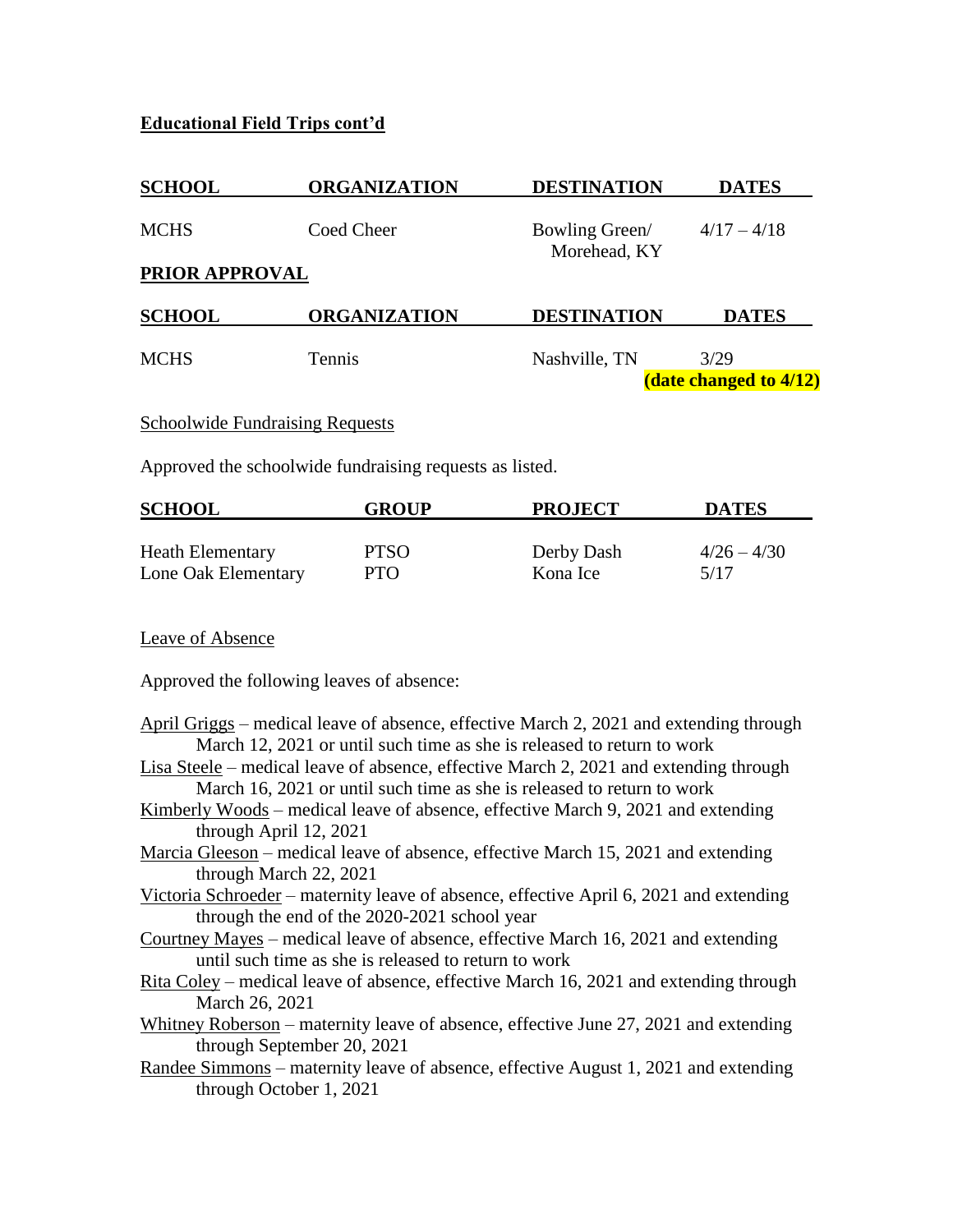## **REVISIONS TO THE 2020-2021 SALARY SCHEDULE** - 132

Motion made by Tiffany Watson and seconded by Steve Shelby to approve the revisions to the 2020-2021 salary schedule, as presented. Motion carried.

## **EMPLOYEE ONE-TIME FRINGE BENEFIT** - 133

Motion made by Alice Shemwell and seconded by Steve Shelby to approve the employee one-time fringe benefit, as presented. Motion carried.

## **2021-22 STUDENT CODE OF CONDUCT** - 134

Motion made by Steve Shelby and seconded by Tiffany Watson to approve the revisions to the Student Code of Conduct for the 2021-22 school year. Motion carried.

## **REQUEST APPROVAL OF THE REVISED REIDLAND ELEMENTARY SCHOOL POD ROOF REPLACEMENT BG-1 DOCUMENTS** – 135

Motion made by Alice Shemwell and seconded by Tiffany Watson to approve the revised Reidland Elementary School roof replacement BG-1 documents for submittal to the Division of Facilities Management. Motion carried.

# **APPROVAL OF THE 2021-22 COMPREHENSIVE DISTRICT IMPROVEMENT PLAN – CONTINUATION OF LEARNING PLAN** - 136

Motion made by Steve Shelby and seconded by Alice Shemwell to approve the Continuation of Learning Plan, as presented. Motion carried.

## **REQUEST APPROVAL OF ESSER II DISTRICT FUNDING ASSURANCES** - 137

Motion made by Tiffany Watson and seconded by Steve Shelby to approve the ESSER II District Funding Assurances. Motion carried.

## **APPLICATION OF WAIVER OF KENTUCKY ADMINISTRATIVE REGULATION** - 138

Motion made by Tiffany Watson and seconded by Steve Shelby to approve the application for waiver as it relates to pupil attendance and SEEK funding for the 2021-22 school year. Motion carried.

## **ORDERS OF THE TREASURER** - 139

Motion made by Steve Shelby and seconded by Tiffany Watson that the Orders of the Treasurer for payment of bills be approved and payment be authorized. Motion carried.